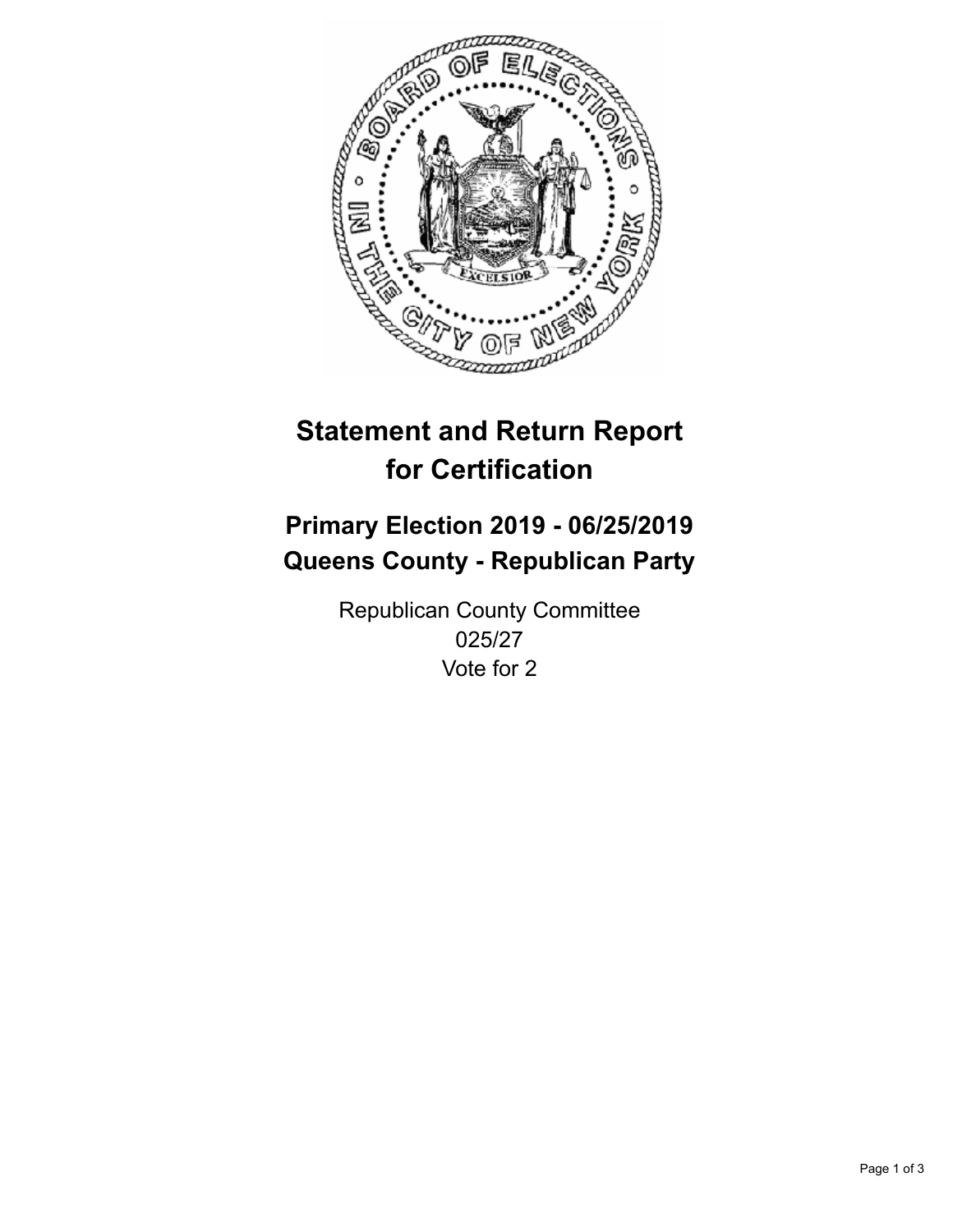

## **Assembly District 27**

| <b>PUBLIC COUNTER</b>                                    | 34             |
|----------------------------------------------------------|----------------|
| <b>MANUALLY COUNTED EMERGENCY</b>                        | 0              |
| ABSENTEE / MILITARY                                      | 0              |
| <b>AFFIDAVIT</b>                                         | 0              |
| <b>Total Ballots</b>                                     | 34             |
| Less - Inapplicable Federal/Special Presidential Ballots | 0              |
| <b>Total Applicable Ballots</b>                          | 34             |
| MARIA C. JONES                                           | 5              |
| <b>JOHN P. REICHERT</b>                                  | 5              |
| <b>JENNIFER JAFFE</b>                                    | 27             |
| <b>ALLAN MILCHMAN</b>                                    | 27             |
| UNATTRIBUTABLE WRITE-IN (WRITE-IN)                       | 2              |
| <b>Total Votes</b>                                       | 66             |
| Unrecorded                                               | $\overline{2}$ |